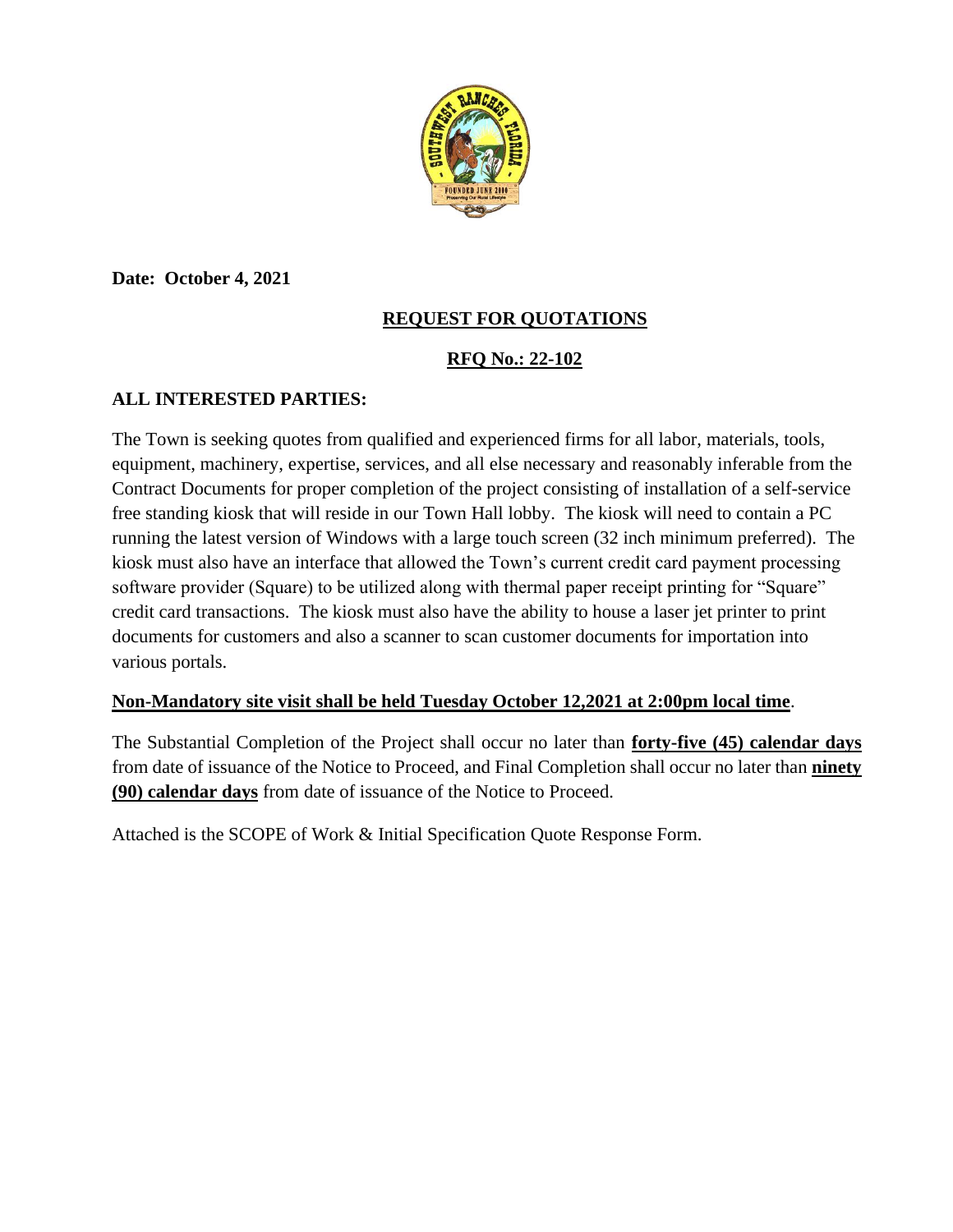Quotes may be submitted to:

Russell Muñiz, MBA, MPA, MMC Assistant Town Administrator /Town Clerk by US Mail, at 13400 Griffin Road, Southwest Ranches, FL 33330, by Fax at 954-434-1490 by Email [Rmuniz@southwestranches.org](mailto:Rmuniz@southwestranches.org)  or electronically via the Demandstar.com E-Bidding platform until 2**:00 P.M. Friday October 22, 2021**, for:

### **"TOWN HALL SELF-SERVICE LOBBY KIOSK**

## **LOCATED AT 13400 GRIFFIN ROAD, SOUTHWEST RANCHES, FL 33330"**

**RFQ No.: 22 – 102**

Please include.

Each submittal shall include:

- Copies of all required licenses
- Current W9 form on IRS October 2018 form
- All pages of E-Verify Memorandum of Understanding (www.E-Verify.gov/employers)
- The Quote shall include certificate(s) of insurance or written proof of the ability to provide the required insurance by an insurance company authorized to do business in the State of Florida.

### • **INSURANCE**

The Seller of services must have secured and maintained the required amount of \$1,000,000 general and \$500,000 automobile liability limits and **must list the Town as an Additional insured of this coverage**. The Seller must have worker's compensation coverage as required by law. Any exception to the above stated limits or other requirements must be endorsed and approved by the Town of Southwest Ranches' Town Administrator.

- The Reference Form.
- The completed Initial Specification Quote Response Form **and** YOUR detailed proposal document.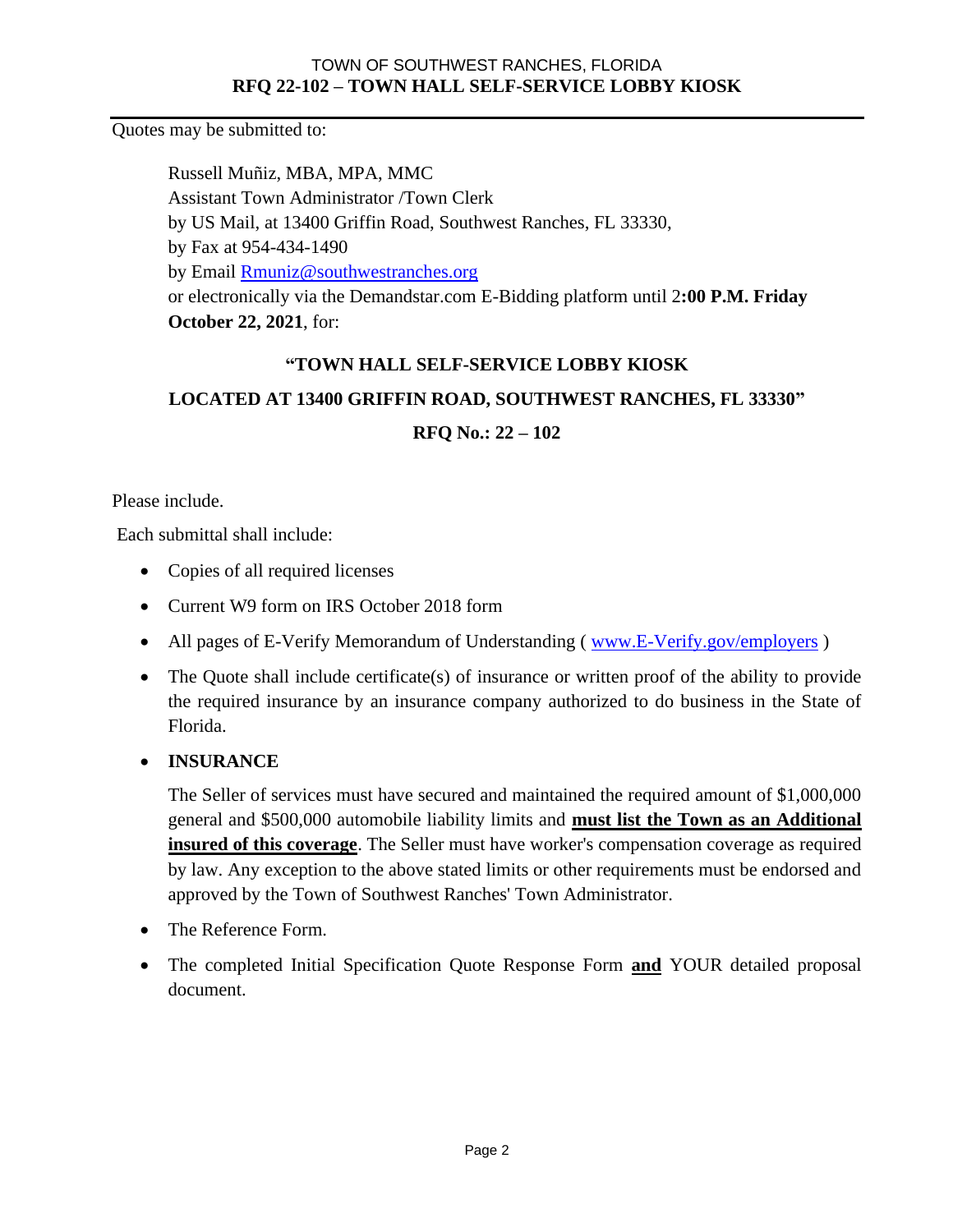# **SCOPE OF WORK**

Installation of a self-service free standing kiosk that will reside in our Town Hall lobby. The kiosk will need to contain a PC running the latest version of Windows with a large touch screen (32 inch minimum preferred). The kiosk must also have an interface that allowed the Town's current credit card payment processing software provider (Square) to be utilized along with thermal paper receipt printing for "Square" credit card transactions. The kiosk must also have the ability to house a laser jet printer to print documents for customers and also a scanner to scan customer documents for importation into various portals. The structure and wiring of the kiosk must be constructed so that all peripherals (eg. screen, PC, printer, and scanner) can be removed and replaced as components fail or better replacements become available.

# **PERMITS**

No permits are contemplated to be necessary for this project, but should one be required it shall be paid for by the Contractor.

# **PRODUCT/MANUFACTURE**

The structure and wiring of the kiosk must be constructed so that all peripherals (eg. screen, PC, printer, and scanner) can be removed and replaced as components fail or better replacements become available. It would be preferable if the kiosk could be mobile so that once unplugged from power and network interface it could be moved for cleaning or general maintenance.

# **STAFF TRAINING**

Please provide training requirements in detailed proposal with itemized costs to achieve the scope of work required.

# **GENERAL SPECIFICATIONS**

All work shall be completed during normal business hours, which are Monday-Friday 8:30 AM - 4:30 PM, unless otherwise approved by Town's designee.

## **GARBAGE COLLECTION**

Debris shall not be permitted to accumulate on site. Debris may be hauled away by Contractor and disposed of legally or placed in a Waste Pro dumpster provided by the Town's solid waste hauler, Waste Pro.

# **CONTRACTOR'S RESPONSIBILITY**

The Contractor shall furnish all supervision, labor, equipment, materials, paint, tools, machinery, transportation and other facilities and services necessary to fully complete the project.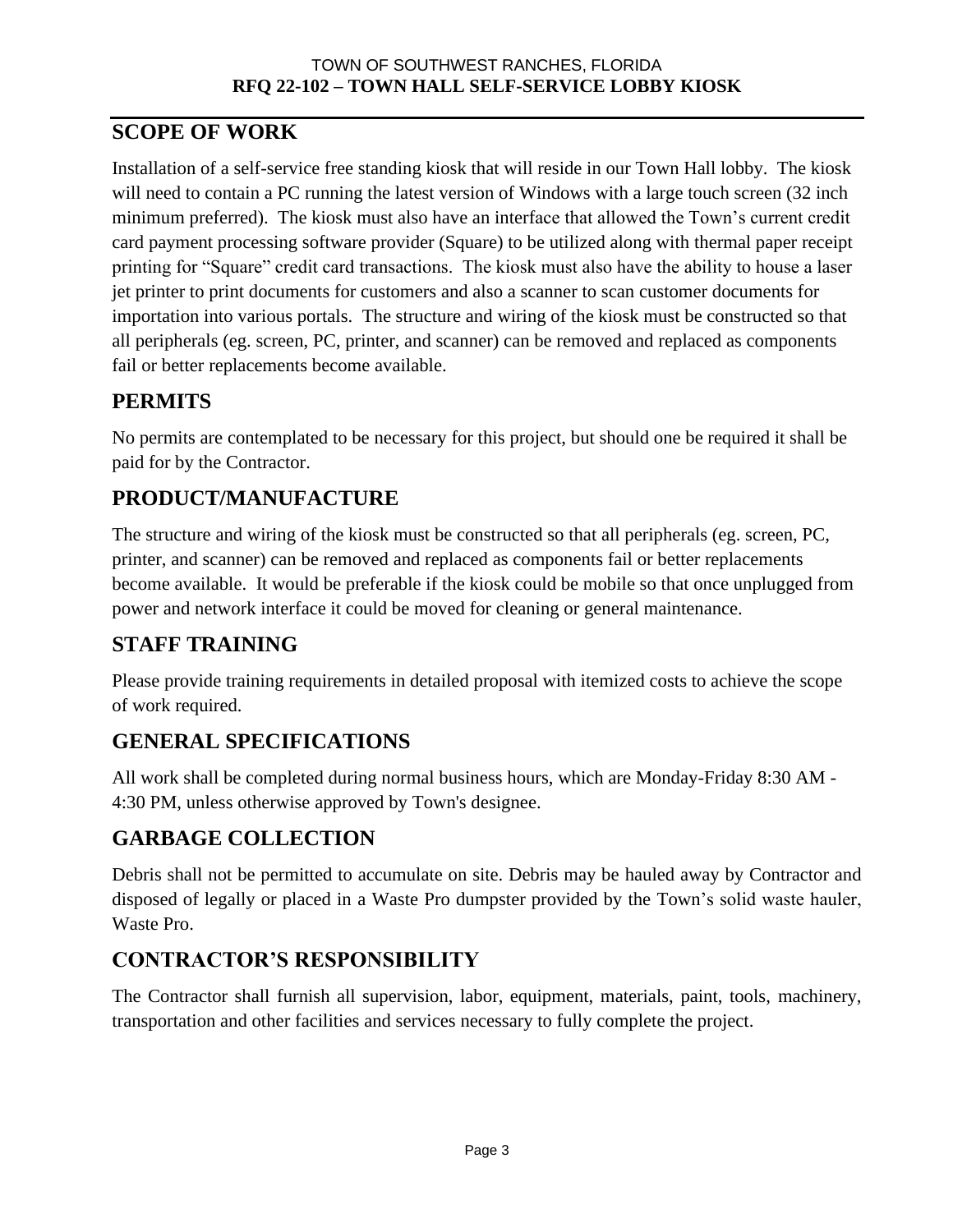The Contractor shall be responsible for the protection of the Town's property. If such damage occurs the Contractor shall be solely responsible for the restoration of such damages within 5 days of the notification.

The Contractor shall provide a work plan and schedule.

The Contractor shall be responsible to cordon off and erect warning signs in areas where injury to staff or the public could occur while the kiosk is being installed.

The Contractor shall be responsible to ensure their staff follows all related safety and applicable OSHA regulations.

The Contractor will ensure that all work is performed in a professional manner by skilled trade workers.

The Contractor shall maintain a full work force from the start to completion of the project, providing a qualified foreman/supervisor who is fluent in English and is on the job site at all times.

The Contractor shall ensure that all such trade workers are fully and properly clothed including personal protective equipment, and identifiable uniforms while working on the premises or entering any part of the work area.

The Contractor shall ensure that all equipment/tools and materials are secured at the end of each workday and that the job site is left clean and orderly. Contractor shall be responsible for securing the project confines at all times.

The Contractor shall ensure that the deliveries of all necessary materials are received in unopened containers with the original labels and batch numbers clearly visible with a copy of the label information per product provided to the Town for their records. All materials shall be used in strict adherence to the manufacturers written instructions, specifications and recommendations.

### **TOWN RESPONSIBILITIES**

The Town will coordinate building access with the Contractor.

### **SAFETY**

All pertinent safety regulations shall be adhered to rigidly. In addition, all safety noted on the manufacturer's Product Data Sheets and labels shall be observed.

Contractor shall provide all safety equipment required to perform the project.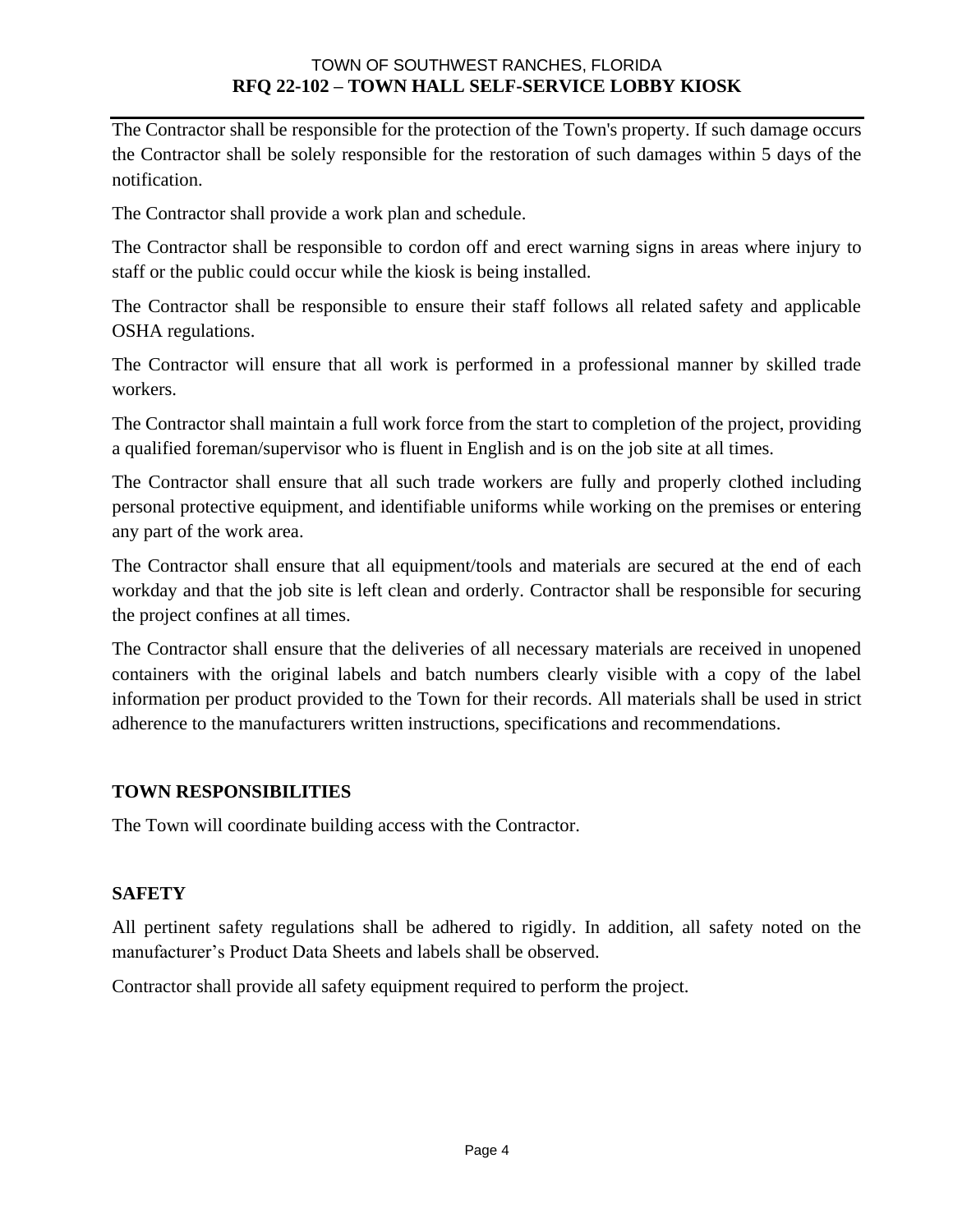The Town will make a final decision deemed to be in the best interests of the Town, and anticipates the use of a purchase order or written agreement to confirm the terms of the services, as may be acceptable to the Town. Pursuant to the Town's Procurement Code, this RFQ shall not be deemed a competitive procurement, and there shall be no rights of protest associated with decisions which may be made by the Town.

The Town of Southwest Ranches reserves the right to reject any or all quotes, to waive any informality, non-material irregularity or technicality.

All Quotes or questions concerning this RFQ may be submitted electronically using the Demandstar.com E-Bidding platform, or by US Mail, Fax, Emailed to:

Russell Muñiz, MBA, MPA, MMC Assistant Town Administrator/Town Clerk 13400 Griffin Road Southwest Ranches, Florida 33330 Phone: 954-434-7450 Fax: 954-434-1490 Email: [rmuniz@southwestranches.org](mailto:rmuniz@southwestranches.org)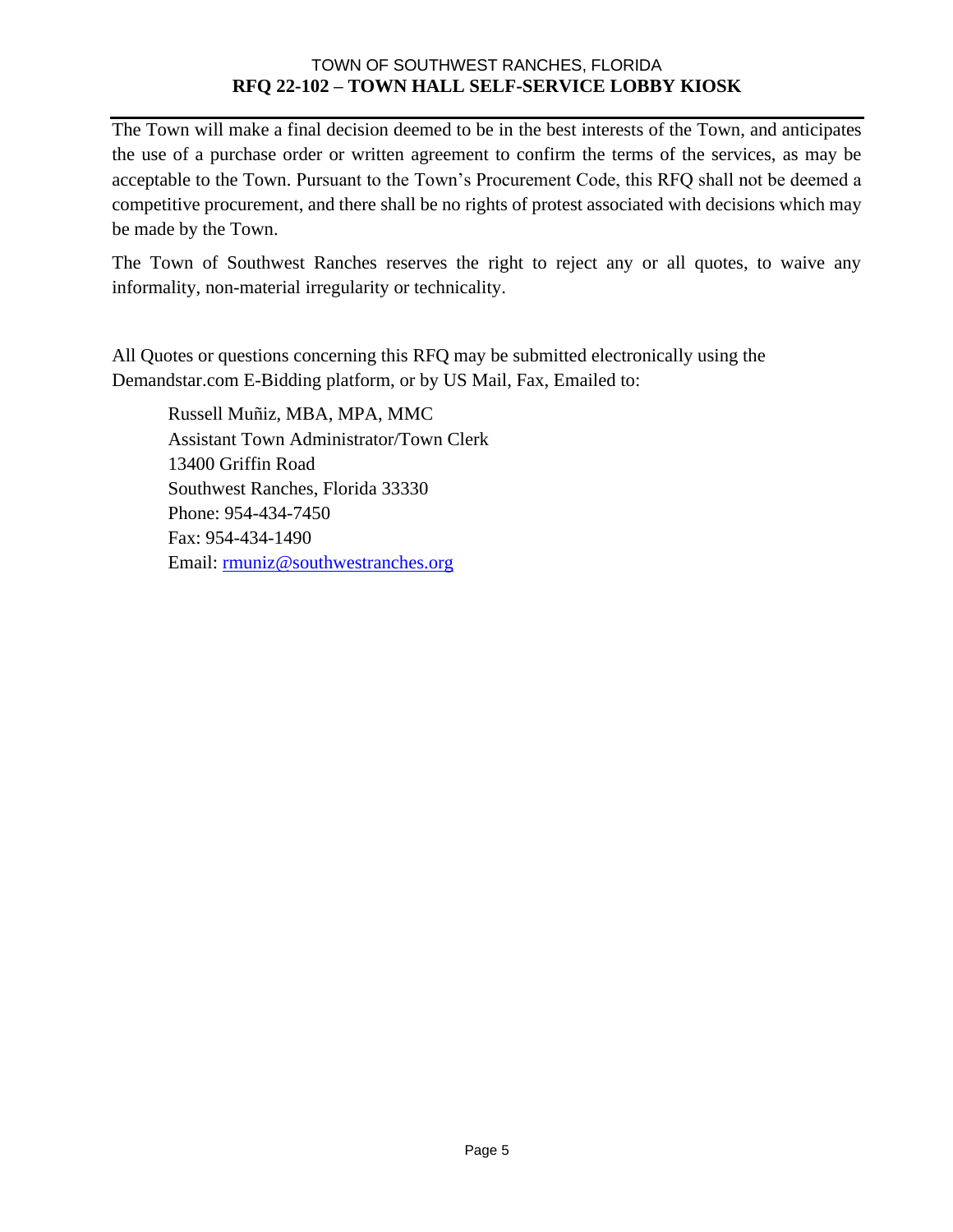## **RESPONSE TO REQUEST FOR QUOTATIONS RFQ NO.: 22-102**

| <b>COMPANY NAME:</b>       | the control of the control of the control of the control of the control of |
|----------------------------|----------------------------------------------------------------------------|
| <b>OWNER/CONTACT NAME:</b> |                                                                            |
| <b>ADDRESS:</b>            |                                                                            |
|                            |                                                                            |
| TELEPHONE NUMBER:          |                                                                            |
| <b>EMAIL ADDRESS:</b>      |                                                                            |
| <b>SIGNATURE:</b>          |                                                                            |

### **Initial Specification Quote Response Form**

| Estimated Time to Complete Job:                    |  |
|----------------------------------------------------|--|
| Earliest start date:                               |  |
|                                                    |  |
| TOTAL QUOTE AS PER YOUR ATTACHED DETAILED PROPOSAL |  |

YOUR Detailed Quote Proposal as per specifications Attached: YES Please initial